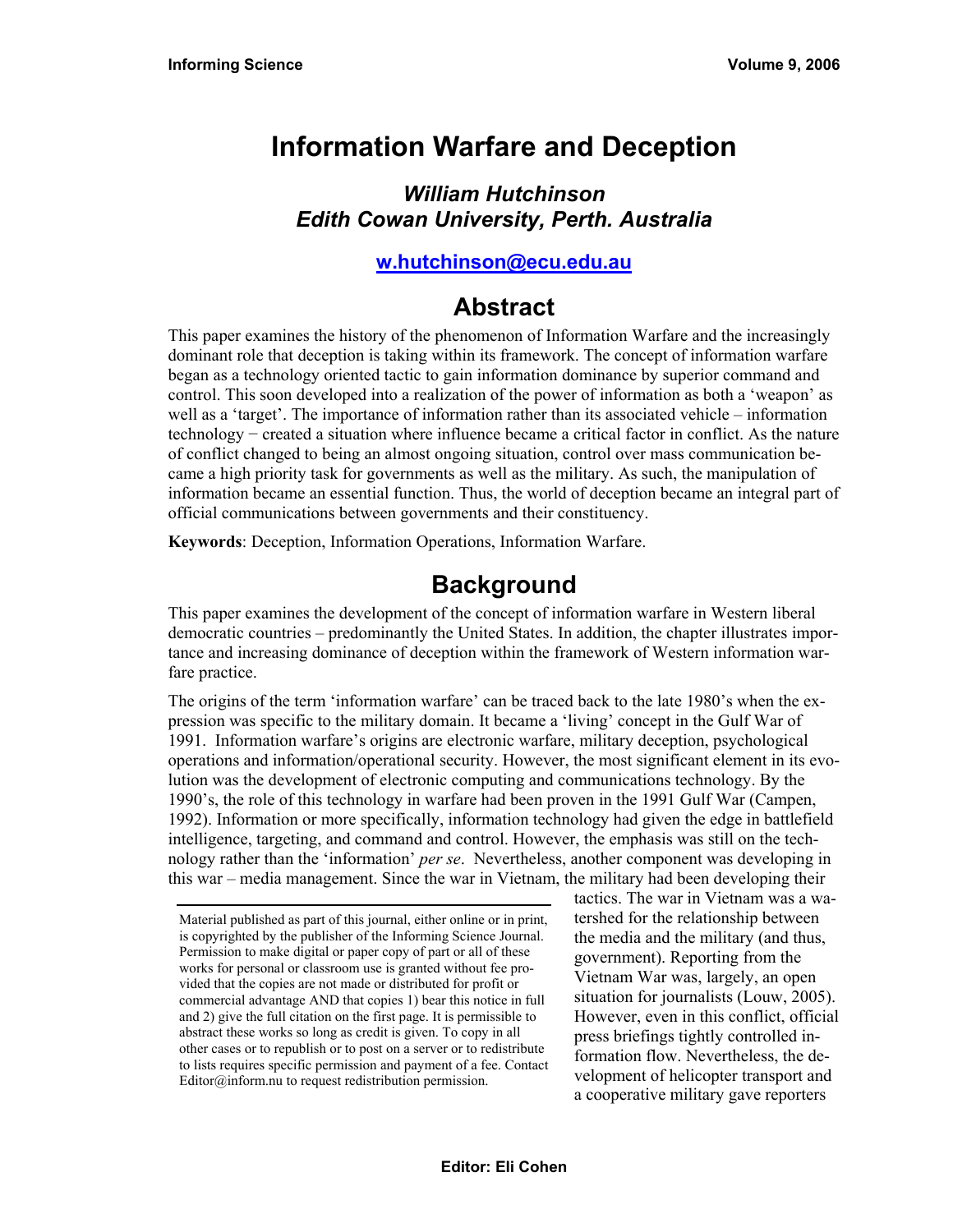opportunities to go out on operations in an uncontrolled *ad hoc* way. The images sent back to be broadcast to the televisions in the homes of America were quite powerful. The military partially blamed the subsequent debacle on this freedom of movement by journalists. In addition, the military blamed the iconic images that emerged for the loss of the 'home front' and, subsequently, the war (Carruthers, 2000). The military and the government did not realise the potential of television and its potential to influence public opinion. Subsequent media and propaganda tactics used by the Western powers were to alter significantly from this point. In America, the development of these tactics was to threaten even the viability of the First Amendment of the Constitution (Carpenter, 1995).

The Falklands War in 1982 set the scene for the dissemination of official information releases in other conflicts in that decade such as the invasions of Grenada and Panama. The Falklands War was fought in a geographically isolated area with very limited communications available for anybody except the military. As such, all press releases were controlled and communicated by the government. Journalists with the task force were vetted and all their reports went through military censorship (Street, 2001). It was a classic case of manipulating the data presented to a population. The United States learned from this experience and severely constrained reporters during the invasion of Panama (Cook & Cohen, n.d.). Added to this was the manipulation of the context in which it was interpreted. Victory parades were staged showing 'Panamanians' celebrating the American involvement. The image transmitted back to America was that of a jubilant Panamanian population when, in reality, the invasion was looked upon with resentment in the indigenous population. However, the perception that the military operation was not only a success, but welcomed by all parties, was all that mattered. The country had been liberated from oppression – that was the message.

The Gulf War in 1991 showed a level of sophistication in information control by the military and government that was to influence the way that Western governments were to handle public perceptions for the next decade. The creation of press 'pools' and 'approved' journalists basically meant that journalists would only report the data given to them by government or military officials. Independent journalists were kept away and, in fact, were treated as potential enemies. A compliant media ensured that only the government's version of events would be presented (Knightley, 2000; Taylor, 1992).

By the mid-1990's information warfare, driven by considerable developments in computer and communications technology, was developing into an integrated doctrine. It was still technology focused with command and control dominating, and with media management still as a separate entity. However, technological innovations were beginning to see them merge. It was becoming clear that modern wars were also media wars. However, information warfare was still predominantly military in nature and it was assumed to only be relevant to a wartime context. During this time an influential text was written that outlined the scope of information warfare (Libicki, 1995). The text suggested that information warfare was a combination of command and control warfare, intelligence based warfare, economic warfare, cyber-warfare, and hacker warfare. These terms were loosely defined but really stated that information warfare was about using technology to assist in command and control and intelligence gathering whilst, at the same time, trying to disrupt your enemy's equivalent processes. The inclusion of economic warfare is an anomaly although, at the time, there was much discussion on this threat to America's security (Fialka, 1997).

At the same time in the separate areas of public diplomacy and public affairs, were going through fundamental changes. Western governments were changing their relationships with their publics. Whilst, misrepresentation of facts had occurred throughout history, a new breed of public relations professionals were taking the works of Bernays (1928) and Lippmann (1922) from the 1920's and the capabilities of modern communications, to aggressively use information as an asset. Information was no longer an element to be created but to be disseminated in a controlled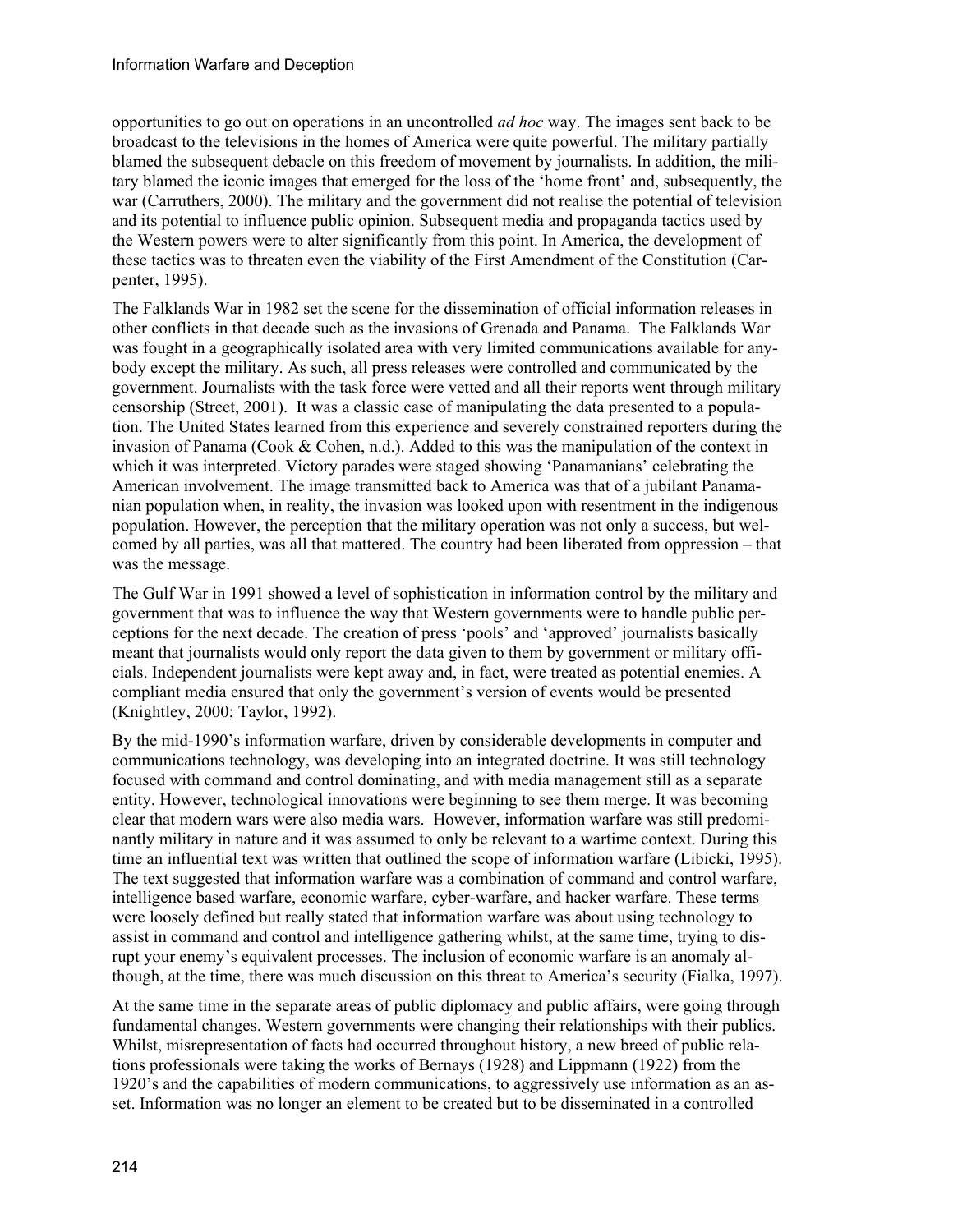fashion and, if necessary, to be created at will. The art of selecting appropriate information beneficial to the instigator which led to misinformation (*misleading* information) had been cynically replaced by the use of disinformation – the *deliberate* use of misleading information. This subtle change from 'spin' to deliberate lying was changing the nature of the government-military-mediapublic interface.

This subtle change in relationship went unnoticed at first. Deception was not thought to be an important factor in public-government contact in the West. This was thought to be more a characteristic of totalitarian regimes. For instance, in the Marxist-Leninist Soviet Union there was little distinction between the military and diplomatic facets of government. Deception was a function of state craft and not confined to the military (where it was an accepted practice in wartime, even with Western publics). The doctrine of deception became known as *maskirovka* (loosely this word means 'deception', although translators also use the words 'concealment' and 'camouflage' to express the English meaning (Smith, 1988, p.1). Broadly, the Soviet concept of *maskirovka* includes deception, disinformation, secrecy, feints, diversions, imitation, concealment, simulation and security (Shea, 2002, p.2) although it is not restricted just to these. Basically, it is concerned with "anything capable of confusing, and therefore weakening, the enemy" (Lloyd, 1997, p. 115).

In Marxist-Leninist thought, war is an extension of politics and deception pervades it. Initially, the Soviets thought that deception was especially needed in the period just before the outbreak of hostilities (Glantz, 1987, p.179) but later this thinking developed into the idea that *maskirovka* should be practiced continually. In the Soviet's mindset, anti-Marxist nations use all tools – economic, political, military, and diplomatic – to destroy a socialist system. Hence, all of these were part of the war effort; therefore, deception could, and should be, used in all these elements of statecraft both in times of 'peace' and war. This was a function of Marxist thought rather than military in nature. The logic was that as socialist states were always at war against the capitalists (who were incessantly trying to destroy them), then war was also constant whether overtly stated or not. Hence, deception can be justified at any time as socialism was 'good' and 'moral' and anything that wanted to destroy it was 'bad'; thus whatever was done to support socialism was good – the end justifies the means. The Soviets did not hold the concept of deception in the same moral disdain as it was in the West. However, at the turn of the twenty first century, Western governments were seeing the potential of deception as a tactic, if not a strategy. When this change in mindset did occur, the role of the manipulation of information for advantage came to the forefront. It was the access to and the use of information that were the fundamental determinants of superiority. The practice of deception is a natural extension of the acceptance of information as the dominant element in competitive advantage. If information is of value in decision-making, then its control and manipulation must also be important.

During the 1990's, the development of an oligopoly of global, media companies with strong ties to the established governments such as, CNN, Disney and Sony (Street, 2001), were starting to create a mass media that was compliant and susceptible the government perspectives, and prepared to purvey whatever 'information' it was fed by official sources. At the same time, 'information warfare' was relegated and another term coined – 'information operations'. 'Information warfare' was now that subset of information operation specific to wartime situations. There was an acceptance in Western countries that manipulation of information was an acceptable, if not essential, practice. Hence, the practices of information warfare were legitimate in peacetime as well.

The twenty first century saw the evolution of 'media wars' into a truly integrated process. Governments and their associated militaries had matured their techniques for influencing the public. The public relations techniques developed in the 1920's had been refined with the exponential growth in knowledge. Social psychology theory and empirical research were merging with psychological warfare and public diplomacy techniques. This combination assisted by sophisticated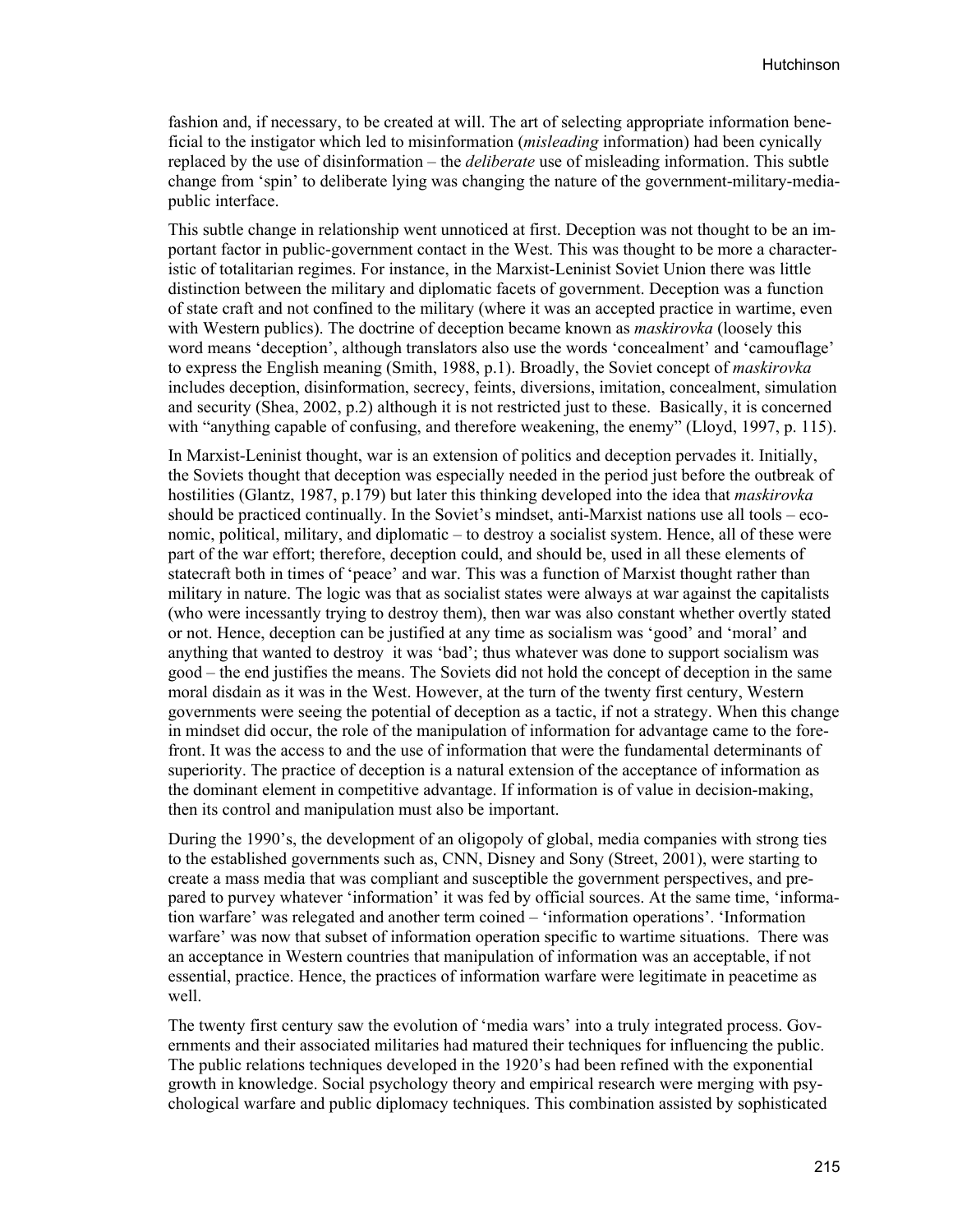media technologies and techniques, as well as monopolistic media companies were to develop into a situation where the media was to be an intrinsic part of the war effort.

The terrorist attacks on New York, Washington and Pennsylvania (9/11) severely affected the 'objectivity' of reporting. Journalists now saw themselves as part of the national 'team' rather than 'outsiders' who relayed information impartially. The consequences of this attitudinal shift in reporters' perceptions of their role were to become clear in the subsequent years. The second war with Iraq in 2003 was to show the reality of a true 'information war' and the importance of the media.

In a sense, the second Iraq war was a continuation of the first. However, the fighting environment of these wars was different. Whilst there were commonalities such as the combatants and the desire of the military and government to severely restrict and control reporting, the global and social contexts were radically different. Nevertheless, media and military relations and behaviours had a common thread, albeit that different tactics were use. In both wars, the dominance of the military perspective pervaded the reporting effort. The control of broadcasted images during the 'official' war was almost total. In a world of ubiquitous communications, this was an incredible outcome for the military communication's effort. A single message tended to dominate the coverage by the monolithic Western media – few dissenting voices were heard or controversial images shown. The 'inter-war' years when the conflict was not 'official' the coverage was different for each period although the effect was the same.

The comment by Baurillard (1995) that the first Gulf War 'did not take place' is also relevant for the second Iraq war in 2003. Baurillard did not mean that the war had not physically taken place but that the war the public knew of was an illusion created by the war machine. The media coverage for both wars became *militainment* where the military-entertainment sports complex (Schwartz, 2004) gave blanket coverage with its own suspense, drama, and excitement. The war in 1991 mostly showed smart weapons with cameras attached flying through windows in 'surgical' strikes. However, in both wars, use was made of what Kate Adie (2004) calls the 'sexiness' of weapons; the visual spectacular of explosions on the horizon after the rocket or cruise missile is launched gives immense gratification. However, what the media rarely showed were the destructive consequences of those explosions such as dead or mutilated bodies, or ruined buildings.

The *medium was now the message* (to paraphrase McLuhan, 1964); or as General Franks said in 2004, the media was now the 'fourth front' (a play on the term 'The Fourth Estate'). Truth could be and was manipulated by a compliant mass media where they communicated the majority of information about the world outside the individual (see Miller, 2004). Mass perceptions of events were controlled by various means. Inyengar and Simon (1994) posit that there are three classes of media effects:

- Agenda setting the ability of the media to define the significant issues of the day.
- Priming the relationship between patterns of news coverage and the criteria with which the public evaluated politicians.
- Framing the connection between qualitative features of the news and public opinion.

These authors claim that dramatic changes in public opinion are determined by the amount of news coverage about certain political issues. This coverage will dictate the level of importance the public gives to these issues – this is 'agenda setting'. The media also has the ability to affect the way politicians are perceived – this is 'framing'. This is really an extension of 'agenda setting' and describes the impact of the weightings assigned to specific news issues. Priming tends to be stronger for performance evaluation and have lesser effects for personality assessments. Thus, agendas, perceptions and relationships between events could be controlled. People can only perceive from the data that they receive (Boisot, 1998).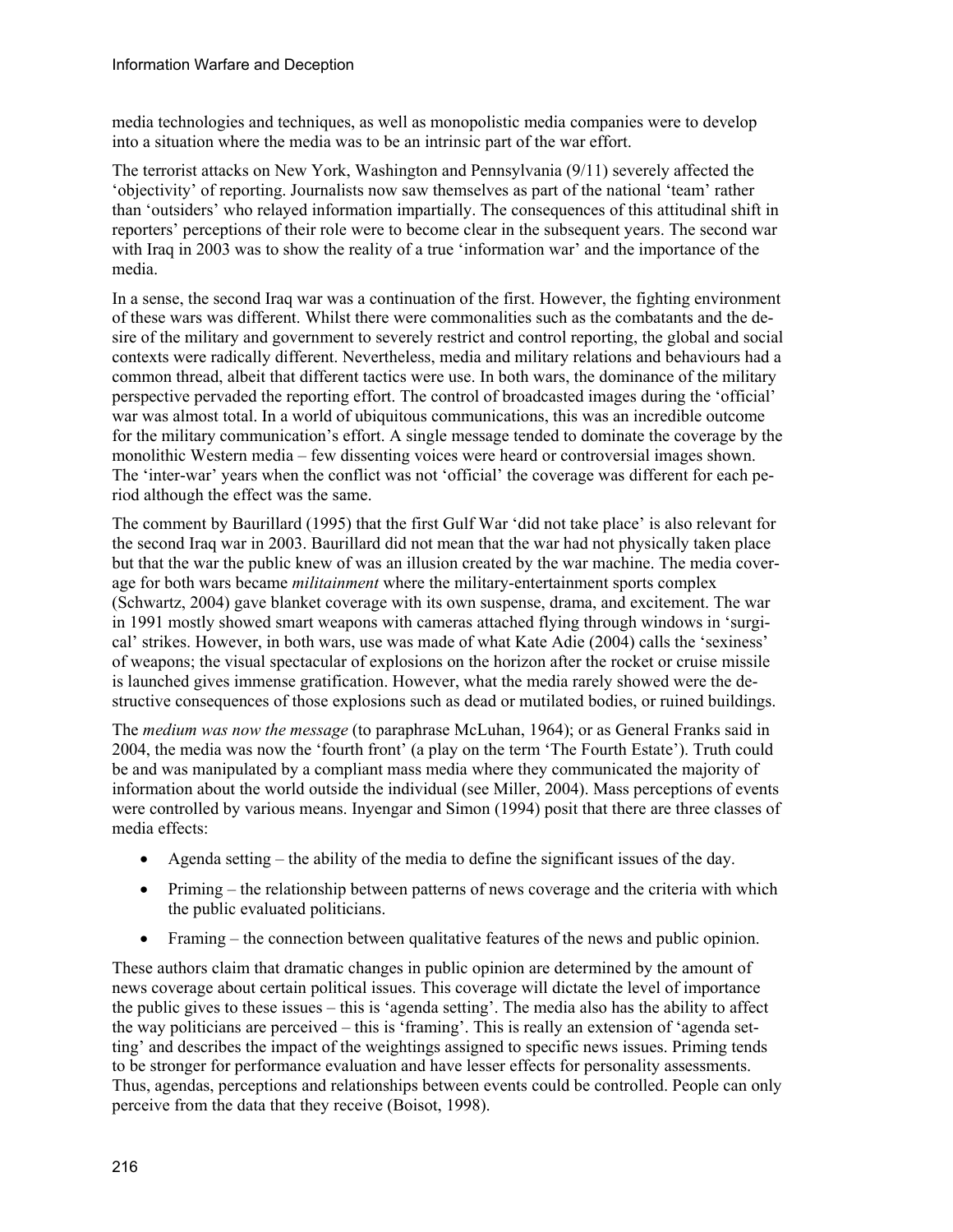Information and its communication were now completely controlled at the mass level. The influence of information warfare (especially the psychological operations and deception components) was paramount. In a sense, perception became more important than reality. Even the impact of the Internet and the 'free' exchange of information made no mass impact on social perceptions. In fact, the advent of 'blogging' (the use of Web logs to transmit messages or diaries access the Internet) by individuals 'reporting' events as they 'saw' them in the 2003 Iraq war eventuated in the development of deceptive blogging by the authorities to confuse and counteract. Deception had taken on a global, postmodern dimension – nothing was real.

### **Information Warfare and Deception in Military Doctrine**

Information warfare is primarily a construct of a 'war mindset'. However, the development of information operations from it has meant that the concepts have been transferred from military to civilian affairs. The contemporary involvement between the media, the military, and the media in the contemporary world of the 'War on Terrorism' has meant the distinction between war and peace is difficult to make. However, below the application of deception in the military context is described but it must be added that the dividing line is blurred.

Of course, deception has been an attribute of humans throughout history. Its informal use in war also has a history as long as war itself. However, only in the twentieth century with its formal use by governments and the military did the development of its theoretical base begin. The Soviet Union used *Maskirovka* to great effect during the Cold War and was first to develop it as an integrated part of normal diplomatic and military procedure (Smith, 1998). It also became a formal part of doctrine in Western militaries in that late twentieth century.

The U.S. Joint Doctrine for Information Operations (Joint Pub 3-13, 1998) defines deception as:

*Those measures designed to mislead the enemy by manipulation, distortion, or falsification of evidence to induce him to react in manner prejudicial to his interests* 

However, the Joint Doctrine for Military Deception (Joint Pub 3-58, 1996) gives a fuller definition:

*Military deception is defined as being those actions executed to deliberately mislead adversary decision makers as to friendly military capabilities, intentions, and operations, thereby causing the adversary to take specific actions that will contribute to the accomplishment of the friendly mission.* 

A later doctrine from the US Air Force (2005) on information warfare (actually, information operations) refers to 'influence operations' as one of the four major components of the information environment (network warfare operations, electronic warfare operations and integrated control enablers are the others). The components of *influence* operations are psychological operations, military deception, operations security, counter-intelligence, public affairs, and counterpropaganda. All of these activities have one aim: to influence the mind and behaviour of the adversary in ways beneficial to the perpetrator. As such, all involve deception to a greater or lesser degree. This is in contrast to a decade earlier where the emphasis was on technology and its use. The objective of deception is to be used with the other tactics to gain 'information superiority' where this is defined as "the state that is achieved when a competitive advantage is derived from the ability to exploit a superior information position" (Alberts, Gartska, & Stein, 1999, p.32). It is attempting to get the adversary to believe what the deceiver wants them to believe for the advantage of the deceiver and the disadvantage of the deceived. It is truly using information as a weapon. Information superiority is the *raison d'être* of information warfare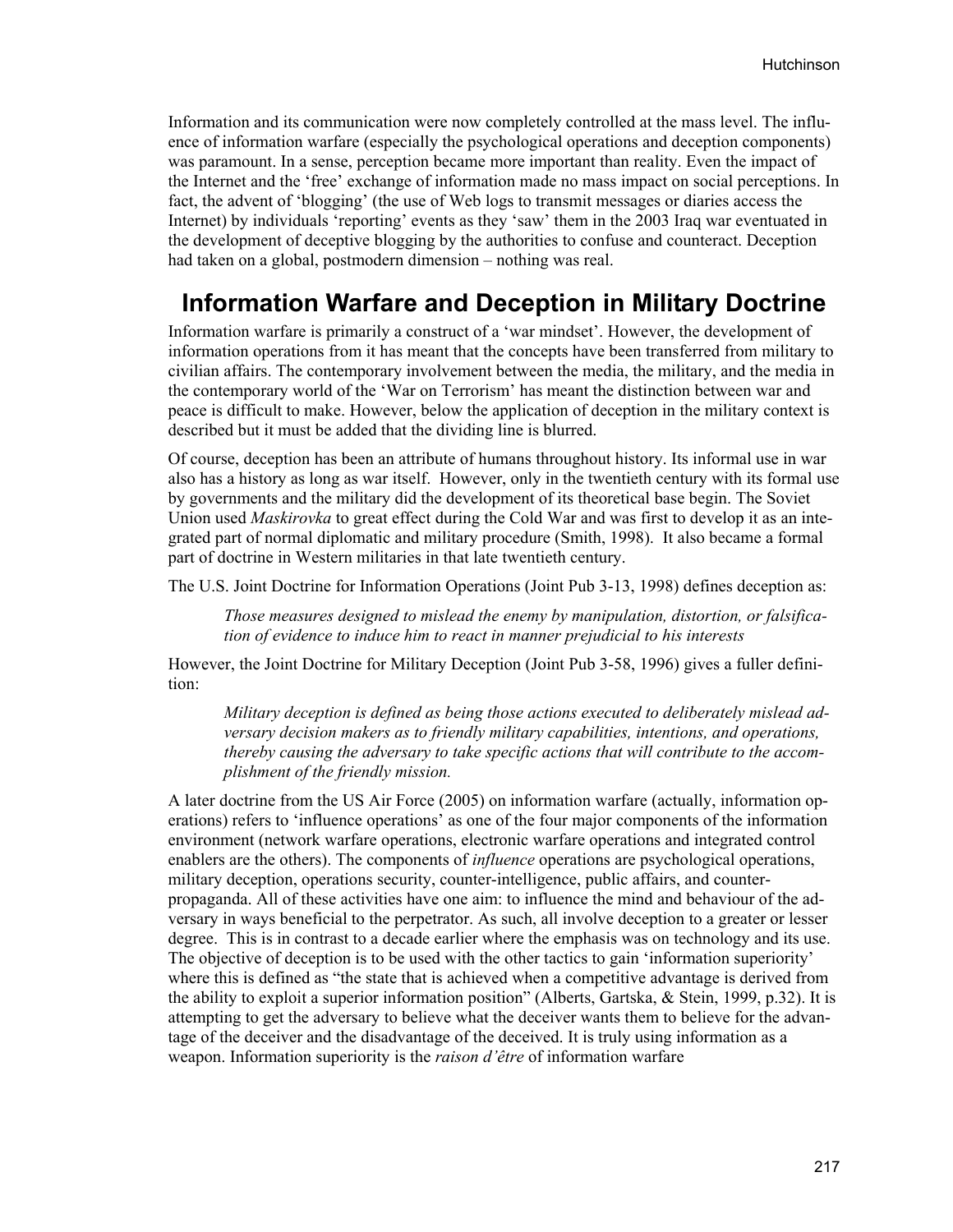The theory of deception was also developed outside the formal doctrinal area. For instance, since the mid-1990's investigators from RAND examined the use of deception and its theoretical basis and produced a model for deception planning (see Figure 1).



#### **Figure 1: The Deception Planning Process (after Gerwehr & Glenn, 2000, p.26).**

This model couples the techniques available with the intuitive notion that for a successful deception there must be an objective (to measure your success by), a target audience (to choose the applicable means of deception), a story (as a vehicle for the deception), and a means.

Further ideas came from Hall (2003). Here the target and one's knowledge of it, as well as the target's view of the 'attacker', must be taken into account. Without adequate appreciation of the target then no deception can really be envisaged or stand a chance of being successful. The actual components that need to be considered are given in Table 1.

| Red's view of Self   Red's view of Blue   Red's view of   | Blue's view of self   Blue's View of Red | Red's View of                            |
|-----------------------------------------------------------|------------------------------------------|------------------------------------------|
| Blue's view of self   Blue's view of Red   Blue's view of | Red's view of self                       | Blue's view of<br>Red's view of<br>Blue. |

**Table 1: Red and Blue Wargaming Construct for deception (after Hall, 2003, p.33)** 

However, these models are really no more than the formalization of the knowledge already known. Nevertheless, although simplistic, they provide a framework for rationally designing deception campaigns.

Much of the RAND work was derived from work completed in the 1980's. For example, in 1986, a volume was published (Mitchell  $&$  Thompson, 1986) that attempted to theorize about deception in the natural and human worlds. This text appears to have had some influence on others developing a theoretical approach to deception. In it, Mitchell states that deception occurs when the following is true:

- *(i) An organism R registers (or believes) something Y from some organism S, where S can be described as benefiting when (or desiring that)*
- *(iia) R acts appropriately toward Y, because*
- *(iib) Y means X; and*
- *(iii) it is untrue that X is the case.*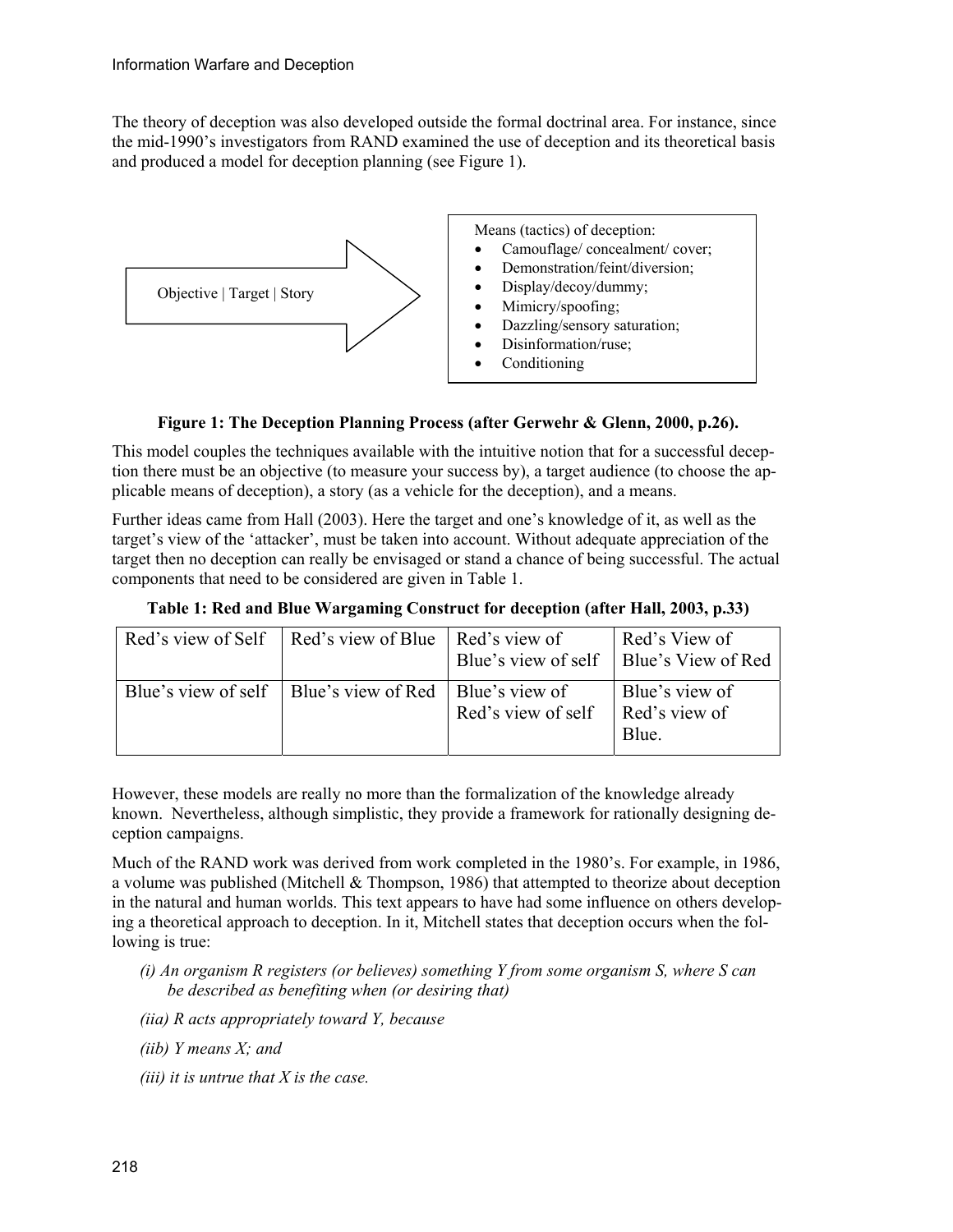In the same volume, Russow (1986) attempts to explain the cognitive state of a deceiver by stating that:

*An organism S can be said to deceive D if and only if S's effect on D is a causal factor in D's having a false belief that it is in situation A, where D's acting on that belief is more advantageous to S than D's acting on the belief that it is situation B (the actual situation).* 

Also

*An agent's behaviour is deceptive if and only if the agent intends that, because of its behaviour, another organism will come to (and perhaps act on) a false belief.* 

These definitions are applicable to both the animal and human worlds. Whilst the volume is mostly dedicated to animal deception, it also includes papers on deceptive design (Thompson 1986), cultural typologies of deception (Anderson, 1986) and military deception (Sexton, 1986) which have been influential in the development of state and military deception practices.

In 1991, J Bowyer Bell and Barton Whaley published *Cheating and Deception* as an attempt to theorize about the nature of deception in its broadest sense. They created a classification of deception types. In it, they speculated that there were two basic types of deception:

- Level 1: that consisted of *hiding the real*, and
- Level 2: this *showed the false*.

Of course, Level 2 is always a part of level 1.

These fundamental types are further divided into six categories. **Hiding** can be broken into: *masking* (basically means blending in for example, camouflage), *repackaging* (where something is given a new 'wrapping'), and *dazzling* (which consists of confounding the target for example, using codes). **Showing** can be broken into: *mimicking* (this means producing replicas, which have one or more characteristics of reality), *inventing* (which involves creating new realities), and *decoying* (which involves misdirecting the attacker).

These theoretical constructs gave researchers a framework for the development of frameworks such as the RAND example in Figure 1. However, it must be admitted that relatively little has progressed passed these models based on natural deceptive phenomena.

### **Deception and Information Warfare Tactics**

Information warfare is split into offensive and defensive modes. Deception has its place in the offensive mode although counter-deception (which is defined as "efforts to negate, neutralize, diminish the effects of, or gain advantage from a foreign deception operation - Joint Pub 3-13, 1998, p. GL-5) is regarded in U.S doctrine as defensive. However, the distinction is somewhat artificial and, as will be illustrated below, it can be used in all the elements of information warfare.

Information warfare (information operations) consists of various functions (from Joint Pub, 3-13, 1998). These include defensive activities such as: operations security (this denies knowledge of your own operations to the enemy), counter deception (decreases the effect of an enemy's deception activities), and counter propaganda or counter psychological operations (which attempts to counter the impact of the enemy's messages). Offensive activities include: military deception (measures designed to mislead the enemy by manipulation, distortion and falsification of evidence), and psychological operations (measures to influence attitudes and behaviour of allies and enemies).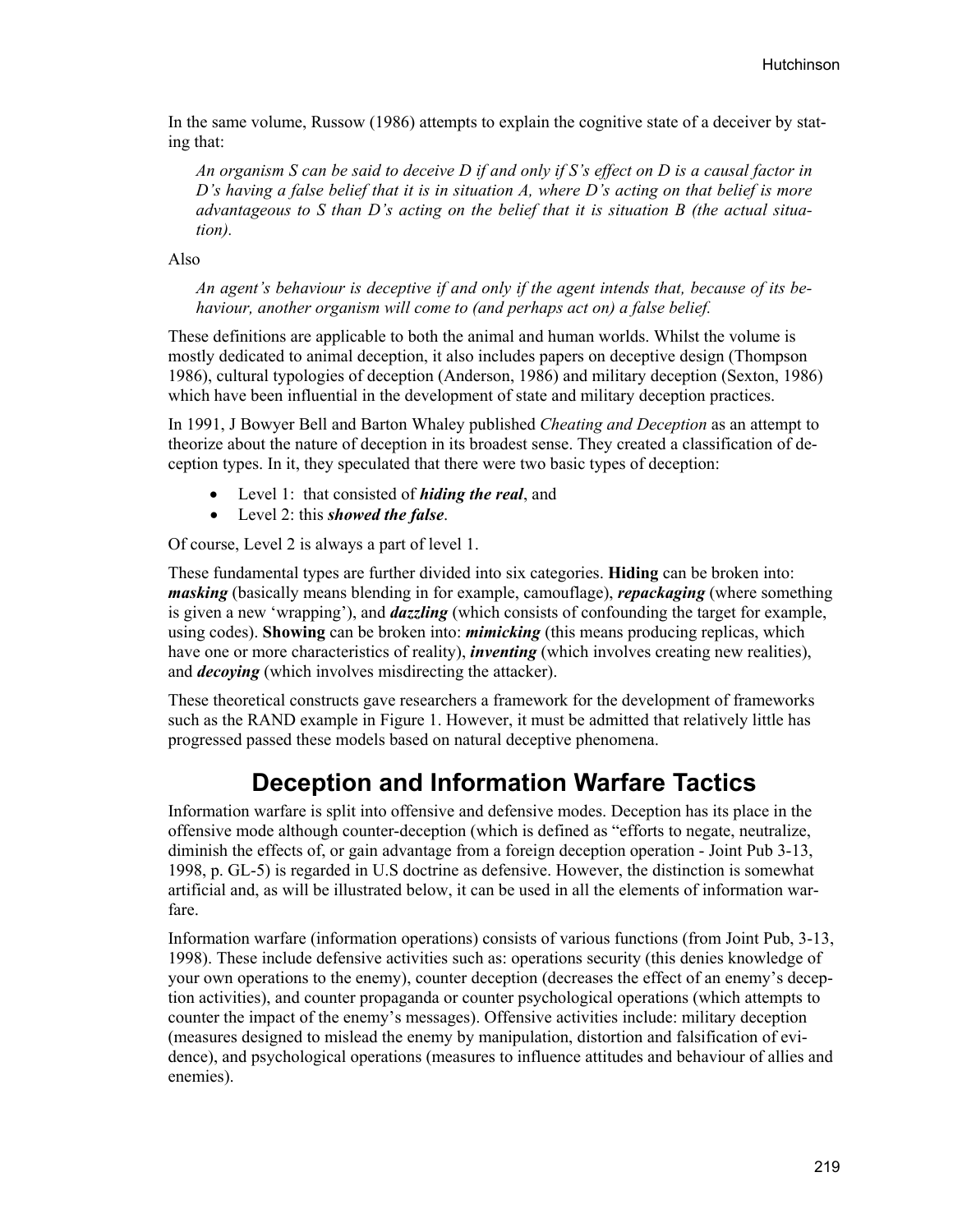Added to these are the closely aligned Public Affairs (see Joint Pub, 3-61, 1997) and Civil Affairs (Joint Pub 3-57.1, 2003). Public Affairs is concerned with military/government interaction with the media, whilst Civil Affairs is concerned with those actions needed to influence the relations between the military and the civilian population in a military operation. American sources are used in this paper as they are the most published. For instance, the Australian and Untied Kingdom doctrines for information operations have a classification of 'Restricted'.

# **The Significance of Deception in Contemporary Information Warfare**

Information warfare in the Information Age is about controlling the 'infosphere'. It includes perceptions and information flows at the tactical, operational and strategic level in times of peace, tension, and war. As such, it means controlling sources and the dissemination of information. Controlling perceptions held by those in the infosphere implies that information must be created that favours the dominant party. As such, that information may or may not represent physical reality. In other words, "information that favours the dominant party" might be a subset of 'reality' or, in fact, an 'artificial reality'. Either way, if it represents a favourable subset of reality or a favourable 'illusory reality' then it constitutes deception.

By definition, information warfare is about using and protecting information. This begs the question: what is 'information'? The conventional way to define the words 'data', 'information' and 'knowledge' is in a linear fashion. Using this approach, 'data' describes attributes of things; 'information' is collated data in context; and 'knowledge' is information that an individual has interpreted in the light of experience. In the information warfare context, Boisot's (1998) model provides a more useful definition. In his model, 'data' is associated with a *thing*, and discriminates between different states of the thing it describes. It consists of attributes of the events or objects it describes. On the other hand, 'knowledge' is an attribute of a *human*. Knowledge is a set of interacting mindsets about data activated by an event. Information is the set of data filtered by the human within the bounds of the knowledge held by that human (or group of humans); it establishes a link between cognition and data.

Thus, the *defensive* side of information warfare is concerned with the protection and integrity of data, people within the systems and the technological enablers that allow the creation and communication of information. It makes sure that data is available in a timely manner, has high integrity, and is only available to those people or systems that have authority to use it. Figure 2 uses Biosot's model as the basis to show the ways in which each of the elements can be attacked.

A contemporary phrase is that of 'denial and deception' (further explained in Godson & Wirtz, 2002). The function of 'denial' is to secure the information and assist deception, whilst that of 'deception' itself is to use the attack methods in figure 2 to gain advantage over an adversary.

Thus, defensive information warfare's main function is to prevent these attack methods from being successful, whilst offensive information warfare's uses the same methods against a foe. According to the model in Figure 2, the major methods of deception are:

- Presenting data to the adversary that represents the truth as you would want them to perceive it. This is achieved by presenting a tailored subset of 'real' data, and/or manipulated data, and/or depriving the foe of any data, and/or disrupting the foe's data collection, and/or
- Setting the context in which the foe interprets that data, and/or
- Producing 'noise' in the communication channel so that the foe receives only the data allowed by the deceiver.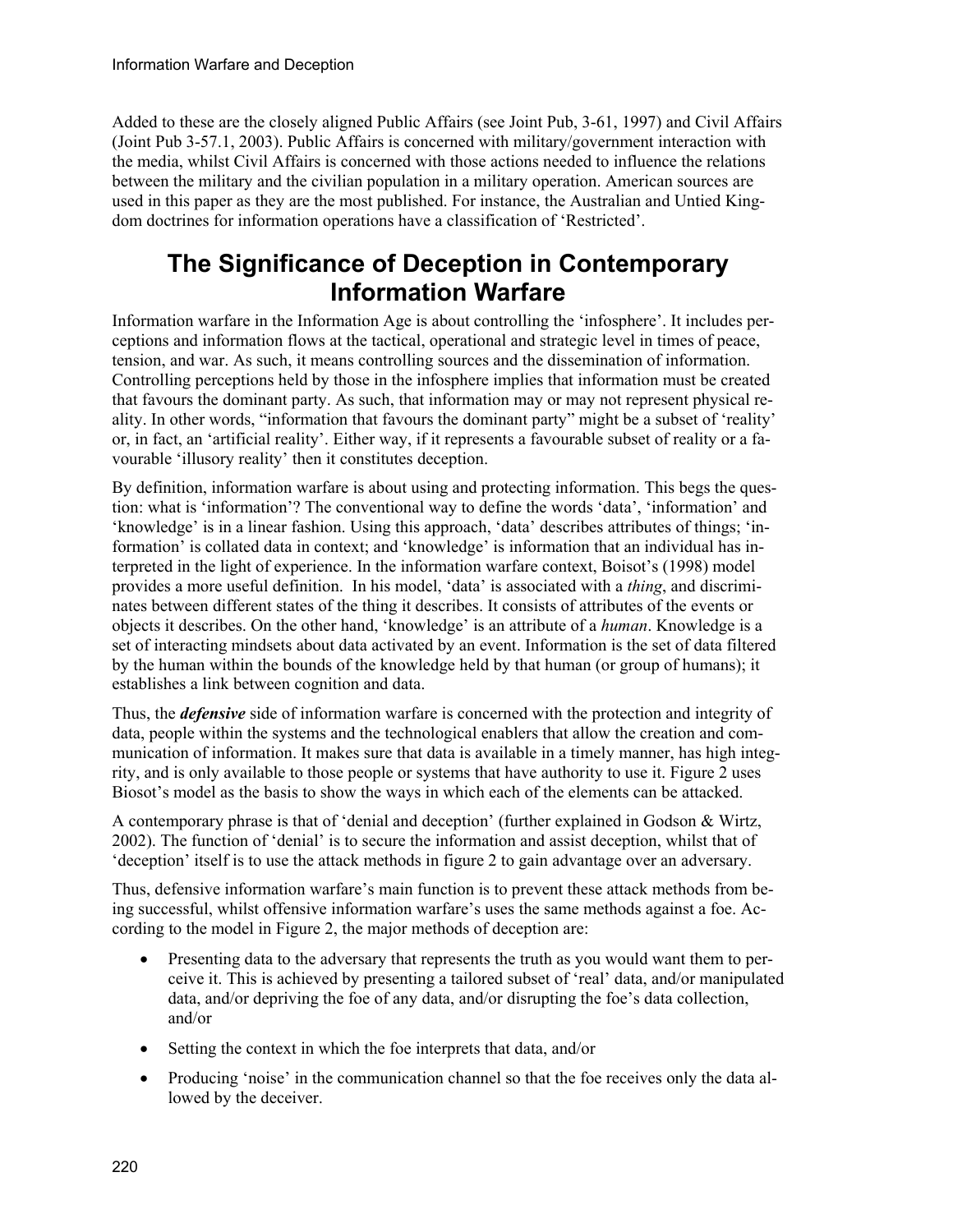The methods above show the importance of the interdependencies between the other factors of information warfare. For instance, security should ensure only the data that fulfils one's objectives are released (even if they are false sometimes), and psychological operations should create the context in which it is to be interpreted. In this case, it is possible to create a deception with all 'true' data; it is just that it will only be a subset of the real, and/or will be interpreted in the incorrect way as it will be presented in a controlled context. In a sense, all offensive information warfare is deception as it is 'hiding the real' from the enemy even if it is not always 'showing the false'.



**Figure 2: The relationships between data, context, knowledge, information; and the methods by which each element can be attacked to cause deception and corrupted information.** 

### **Conclusion**

By definition, information warfare has information and its use as a weapon as the core of its activities. As deception is about limiting access to and manipulation of information, it is a fundamental requirement for successful information warfare. This permeates all its levels: tactical, operational and strategic.

Arquilla and Rondfelt (1996) describe nations as being at different stages in the development of a networked society. They proffer four stages: clan/tribal, institutional, market, and organizational networks. Developed nations such as America, Australia, and the United Kingdom would fit into the latter category. As much of the data storage and processing, and communications is achieved by electronic networks in these nations, digital deception would take prime place. In other less developed nations, other methods would take prominence. In developed and developing nations, the combination of mass media and communication networks has provided a rich, if challenging, environment for information warfare and deception. Ironically, this 'information rich' environment makes deception both more and less achievable. The ubiquity of communications makes the dissemination of data much easier. Hence, people have access to various views. However, the context with which this information is interpreted is primarily determined by the mass media that is generally owned by small cartel of interests. It is in this paradoxical world that future deceivers will work.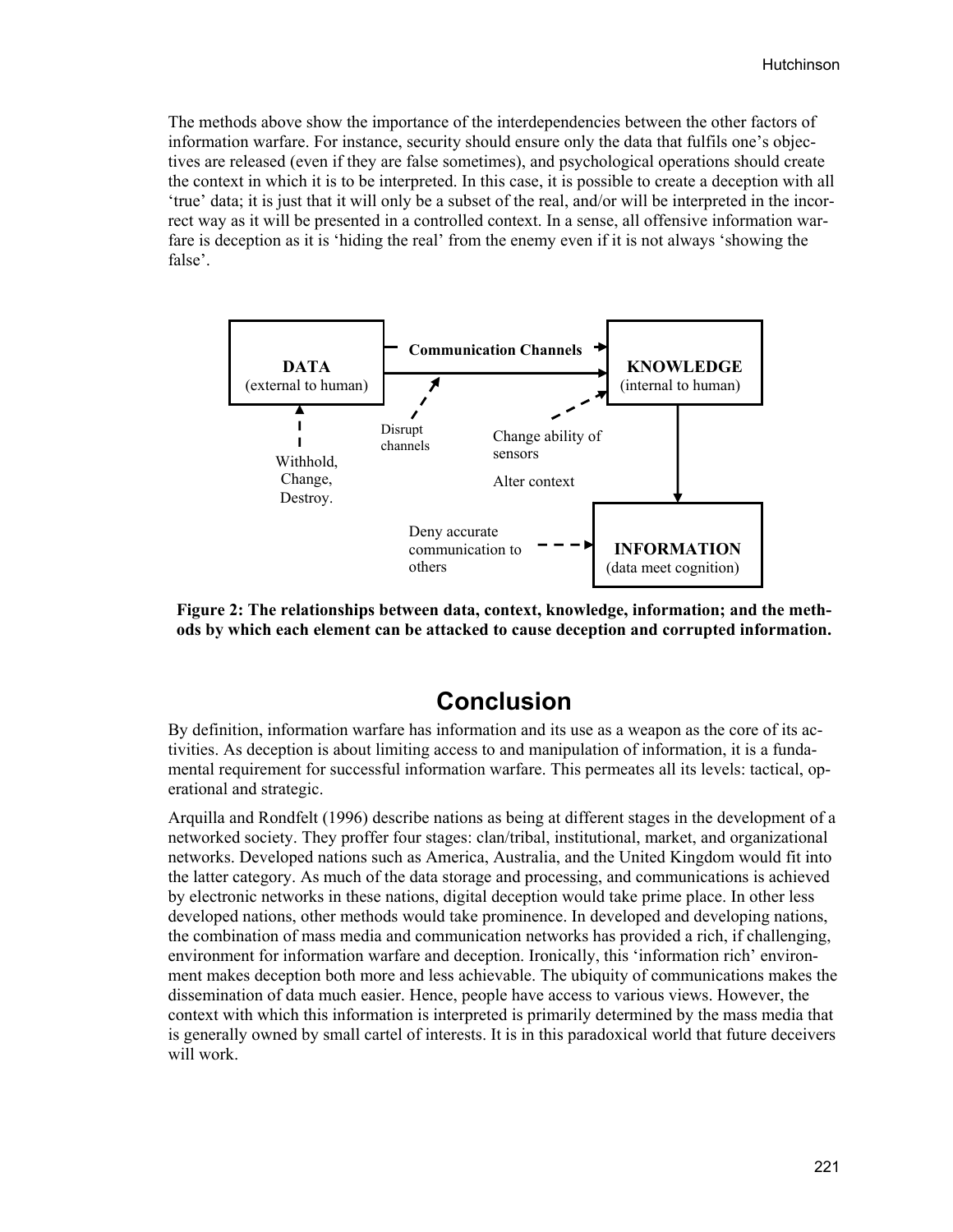### **References**

- Adie, K.. (2004). [Television presentation]. *Press Club,* Australian Broadcasting Corporation, 13.00hr, 22 December 2004.
- Alberts, D.S, Gartska, J.J., & Stein, F.P. (1999). *Network centric warfare: Developing and leveraging information superiority*. Washington: CCRP.
- Anderson, M. (1986). Cultural concatenation of deceit and secrecy. In R. W. Mitchell & N. S. Thompson (Eds.), *Deception: Perspective on human and nonhuman deceit* (pp. 323-348). Albany: State University of New York Press.
- Arquilla, J., & Ronfeldt, D. (1996). *The advent of netwar*. Santa Monica, CA: Rand Corporation.
- Baudrillard, J. (1995). *The Gulf War did not take place*. Sydney: Power Publications.

Bell, J.B., & Whaley, B. (1991). *Cheating and deception.* New Brunswick, USA: Transaction Publishing.

- Bernays, E. (1928). *Propaganda*. Brooklyn, NY: Ig Publishing.
- Boisot, M.H. (1998). *Knowledge assets*. Oxford: Oxford University Press.
- Campen, A. D. (Ed.). (1992). *The first information war: The story of communications, computers, and intelligence systems in the Persian Gulf War.* Fairfax, VA: AFCEA International Press.
- Carpenter, T.G. (1995). *The captive press: Foreign policy crises and the first amendment*. Washington, DC: Cato Institute.
- Carruthers, S.L. (2000). *The media at war*. Houndsville: MacMillan Press.
- Cook, M., & Cohen, J (n.d.). *The media goes to war: How TV sold the Panama invasion.* Retrieved 4 September, 2005, from: [http://www.totse.com/en/media/the\\_media\\_industrial\\_complex/165624.html](http://www.totse.com/en/media/the_media_industrial_complex/165624.html)
- Failka, J.J (1997). *War by other means: Economic espionage in America*. New York: W.W Norton.
- Gerwehr, S., & Glenn, R.W. (2000). *Unweaving the web: Deception and adaptation in future urban operations*. Santa Monica, CA: RAND.
- Glantz, D.M. (1987). The red mask: The nature and legacy of Soviet military deception in the second world war. In M.I.Handel (Ed.), *Strategic and operational deception* (pp: 175-259). Totowa, NJ: Frank Cass.
- Godson, R, & Wirtz, J.J (2002). *Strategic denial and deception*. New Brunswick: Transaction Publishers.
- Hall, W. (2003). *Stray voltage*. Annapolis: Naval Institute Press.
- Iyengar, S., & Simon, A. (1994). News coverage of the gulf crisis and public opinion. In W. L. Bennett & D. I. Paletz (Eds.). *Taken by storm – The media, public opinion, and U.S. foreign policy in the Gulf War* (Ch. 8, pp.167 - 185). Chicago: University of Chicago Press.
- Joint Pub 3-13 (1998). *Joint doctrine for information operations*. Joint Chiefs of Staff, 9 October, 1998.
- Joint Pub 3-37.1 (2003). *Joint doctrine for civil affairs*. Joint Chiefs of Staff, 14 April, 2003.
- Joint Pub 3-58 (1996). *Joint doctrine for military deception*. Joint Chiefs of Staff, 31 May, 1996.
- Joint Pub 3-61 (1997). *Doctrine for joint public affairs*. Joint Chiefs of Staff. 14 May, 1997.
- Knightley, P. (2000). *The first casualty*. Baltimore: John Hopkins University Press.
- Libicki, M. (1995). *What is information warfare?* Washington: National Defense University.
- Lippmann, W. (1922). *Public opinion*. New York: Free Press.
- Lloyd, M. (1997). *The art of military deception*. London: Leo Cooper.
- Louw, E. (2005). *The media and the political process*. London: SAGE Publications.
- McLuhan, M. (1964). *Understanding media*. London: Routledge.